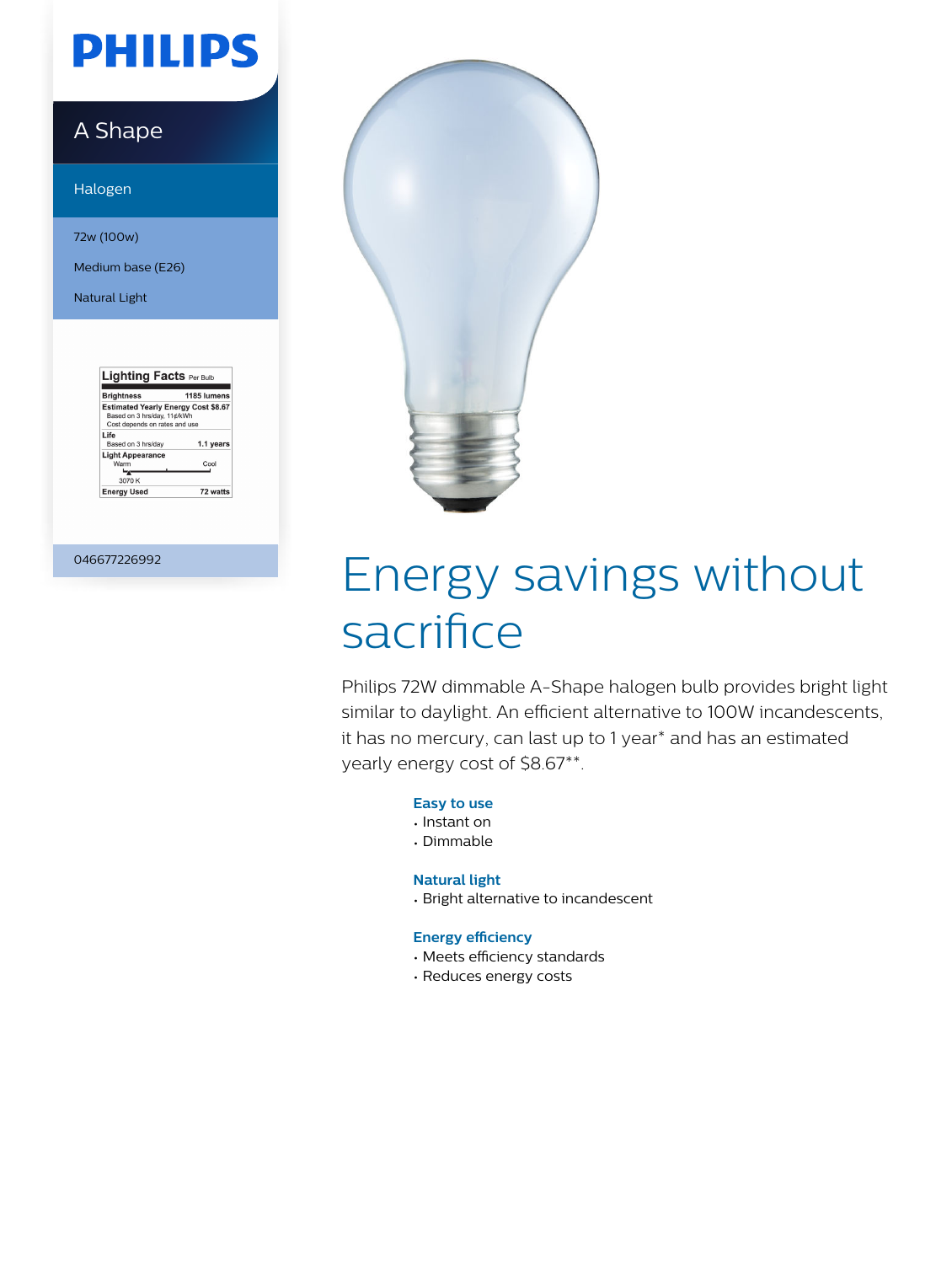### 046677226992

## **Highlights**

#### **Instant on**



Just by flipping the switch, your room is at full brightness. No slow starting or waiting.

#### **Dimmable**

This bulb can be used with most dimmers to create your desired ambience.

#### **Alternative to incandescent**

This halogen light bulb provides beautiful light similar to natural daylight, ideal for enhancing your home.

#### **Meets efficiency standards**

This bulb meets Federal minimum efficiency standards.

## **Specifications**

#### **Bulb characteristics**

- Shape: A Shape
- Dimmable: Yes
- Base: Medium Screw (E26)
- Lamp shape code: A19

#### **Bulb dimensions**

- Width: 4 inch
- Height: 4.13 inch

#### **Durability**

- Average life (at 2.7 hrs/day): 1 year(s)
- Nominal lifetime: 1,100 hour(s)

#### **Light characteristics**

- Application: Sparkling light
- Color rendering index (CRI): 100
- Color temperature: 3070 K
- Light Color Category: Daylight Blue
- Nominal luminous flux: 1170 lumen

#### **Power consumption**

- Voltage: 120 V
- Wattage: 72 W
- Wattage equivalent: 100 W

#### **Bulb characteristics**

- Shape: A Shape
- Application: Sparkling light
- EAN/UPC product: 046677226992
- Average life (at 2.7 hrs/day): 1 year(s)
- Net weight: 0.001 kg
- Gross weight: 0.076 kg
- Color rendering index (CRI): 100
- Height: 11.582 cm
- Color temperature: 3070 K
- Length: 9.855 cm
- Width: 4 inch
- Light Color Category: Daylight Blue
- Width: 6.502 cm
- Voltage: 120 V
- Height: 4.13 inch
- Nominal luminous flux: 1170 lumen
- Material number (12NC): 925620820601
- Wattage: 72 W
- Base: Medium Screw (E26)
- Wattage equivalent: 100 W
- Lamp shape code: A19

#### **Reduces energy costs**

This bulb saves up to 28%\*\*\* in electricity costs when compared to a 100W incandescent.